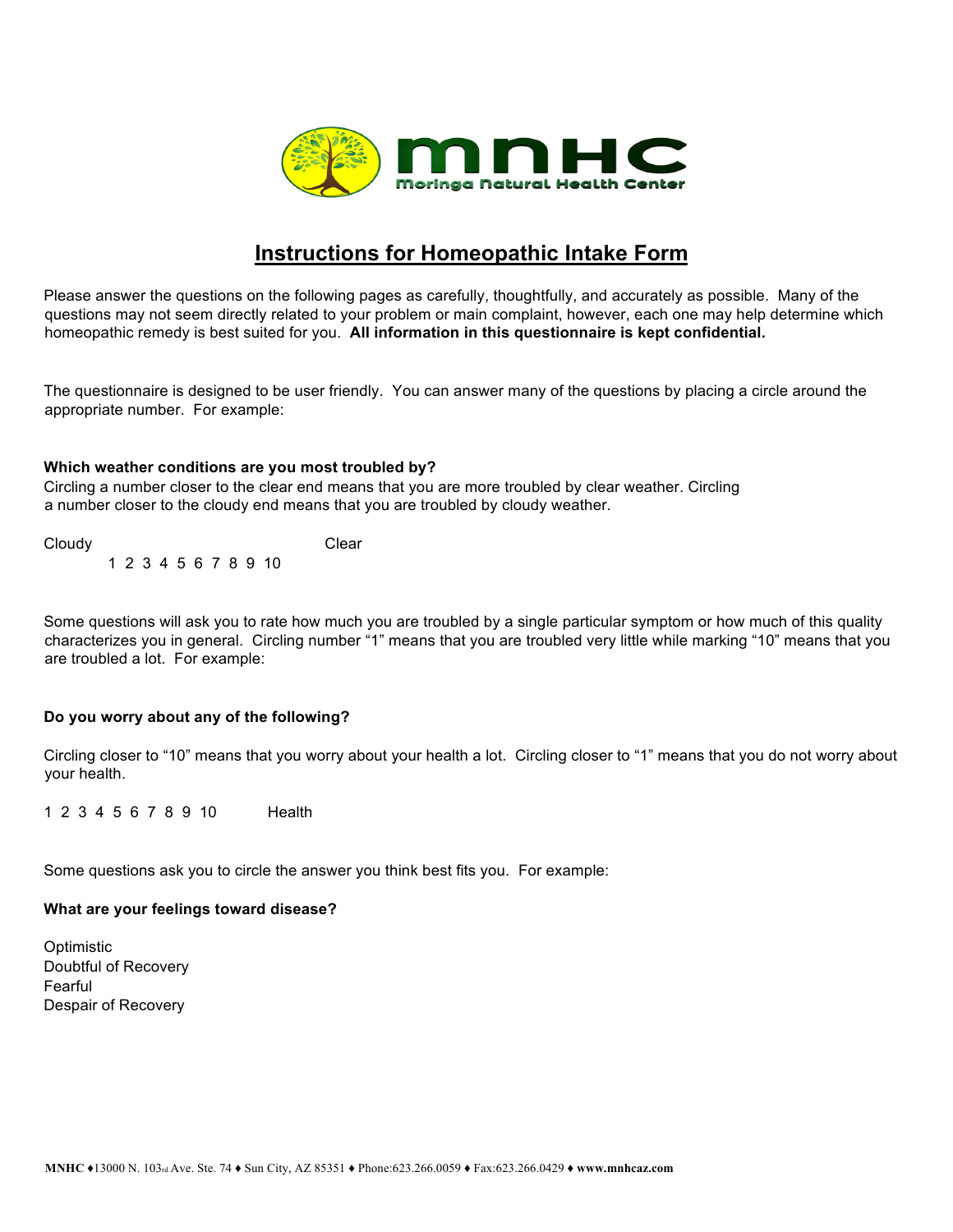**Name:** 

**Date:\_\_\_\_\_\_\_\_\_\_\_\_\_\_\_\_\_**

*The following general symptoms pertain to you as a whole person.* 

## **Which weather conditions are you most troubled by?**

| Cloudy                             |  |  |  |  |  |  |  |  | 1 2 3 4 5 6 7 8 9 10 | Clear           |
|------------------------------------|--|--|--|--|--|--|--|--|----------------------|-----------------|
| Wet<br>Dry<br>1 2 3 4 5 6 7 8 9 10 |  |  |  |  |  |  |  |  |                      |                 |
| Damp cold                          |  |  |  |  |  |  |  |  | 1 2 3 4 5 6 7 8 9 10 | Snow (Dry Cold) |
|                                    |  |  |  |  |  |  |  |  | 1 2 3 4 5 6 7 8 9 10 | Storms          |
|                                    |  |  |  |  |  |  |  |  | 1 2 3 4 5 6 7 8 9 10 | Wind            |
|                                    |  |  |  |  |  |  |  |  | 1 2 3 4 5 6 7 8 9 10 | Fog             |
|                                    |  |  |  |  |  |  |  |  | 1 2 3 4 5 6 7 8 9 10 | Hot Sun         |

### **Circle which seasons cause you the most trouble?**

| Winter | Spring |
|--------|--------|
| Fall   | Summer |

#### **Are you worse being in the:**

| Mountains |  |  |  | At the seashore |  |  |                      |
|-----------|--|--|--|-----------------|--|--|----------------------|
|           |  |  |  |                 |  |  | 1 2 3 4 5 6 7 8 9 10 |

# **Are you generally sensitive to and/or troubled by:**

|  |  |  |  | 1 2 3 4 5 6 7 8 9 10 | Bright Light |
|--|--|--|--|----------------------|--------------|
|  |  |  |  | 1 2 3 4 5 6 7 8 9 10 | Darkness     |
|  |  |  |  | 1 2 3 4 5 6 7 8 9 10 | Open Air     |
|  |  |  |  | 1 2 3 4 5 6 7 8 9 10 | Stuffy Rooms |

|  |  |  |  | 1 2 3 4 5 6 7 8 9 10 | Tight Clothing |
|--|--|--|--|----------------------|----------------|
|  |  |  |  | 1 2 3 4 5 6 7 8 9 10 | Noise          |
|  |  |  |  | 1 2 3 4 5 6 7 8 9 10 | Odors          |
|  |  |  |  | 1 2 3 4 5 6 7 8 9 10 | Drafts         |
|  |  |  |  |                      |                |

**Are you generally chilly or warm?** 

| Chilly |  |  |  |  |                      | Warm |
|--------|--|--|--|--|----------------------|------|
|        |  |  |  |  | 1 2 3 4 5 6 7 8 9 10 |      |

**Which are you generally most sensitive to, warm or cold?** 

| Cold |  |  |  |  | Warm                 |
|------|--|--|--|--|----------------------|
|      |  |  |  |  | 1 2 3 4 5 6 7 8 9 10 |

**What times of day are you generally worst (mood, energy, symptoms, etc.) What times are you best?** 







# **Symptoms during sleep. Circle which you have.**

Tooth Grinding Restlessness **Talking**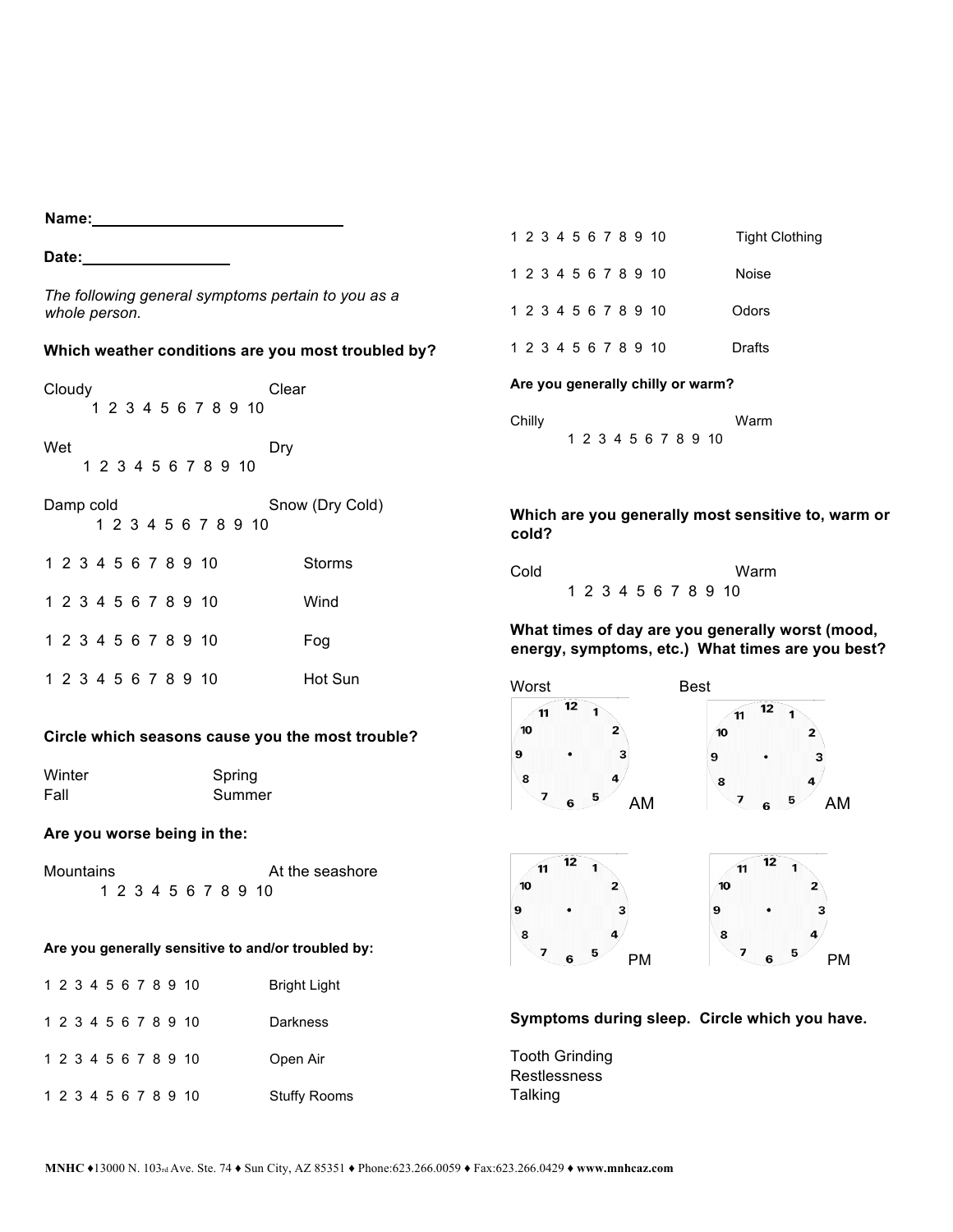**Perspiration** Frequent Urination Excess Heat or Cold Laughing Snoring **Nightmares** Recurring Dreams Sleepwalking

#### **Circle what you prefer. Do you sleep:**

#### Without Covers Partly Covered Fully Covered (Not including Head) Fully Covered (Including Head) With Arms or Legs Out of the Covers Without Clothing With a Fan or Air Blowing on You With the Window open **What position do you sleep in most often?**  Right Side On Back Left Side On Abdomen **How much do you perspire?**  Never **All the Time** 1 2 3 4 5 6 7 8 9 10 **Do you have difficulty waking?**  Never **All the Time** 1 2 3 4 5 6 7 8 9 10 **Do you wake unrefreshed?**  Never **All the Time** 1 2 3 4 5 6 7 8 9 10 **Tastes:**  1 2 3 4 5 6 7 8 9 10 Sweet 1 2 3 4 5 6 7 8 9 10 Sour 1 2 3 4 5 6 7 8 9 10 Salty 1 2 3 4 5 6 7 8 9 10 Bitter 1 2 3 4 5 6 7 8 9 10 Spicy (hot) 1 2 3 4 5 6 7 8 9 10 Smoked 1 2 3 4 5 6 7 8 9 10 Juicy 1 2 3 4 5 6 7 8 9 10 Refreshing 1 2 3 4 5 6 7 8 9 10 Pungent **Foods:**  1 2 3 4 5 6 7 8 9 10 Alcohol 1 2 3 4 5 6 7 8 9 10 Apples 1 2 3 4 5 6 7 8 9 10 Bacon 1 2 3 4 5 6 7 8 9 10 Bread alone 1 2 3 4 5 6 7 8 9 10 Bread with butter

#### **Food Desires and Aversions:**

*In the following questions you are asked how much you desire or are averse to a particular food or taste. Please answer from the point of view of your natural desires, not your knowledge of nutrition. For example, you may never eat fatty meat because this is known to increase cholesterol, however you do love the taste of fat. Answer the question that you like fat. If you strongly desire or crave a food or taste, mark 10. If you detest a food or taste, mark 1.*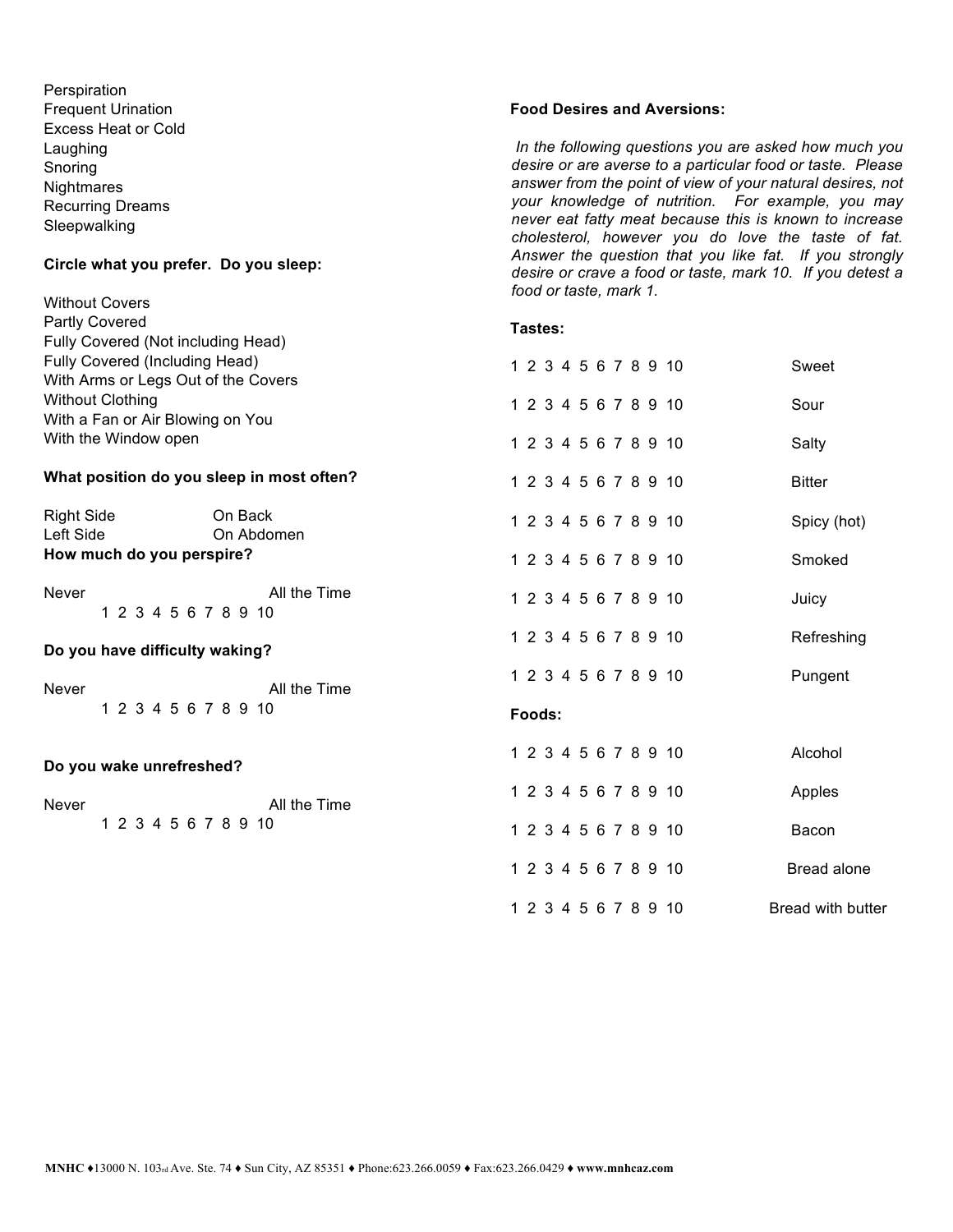|                                                                                                    |                                                 | 1 2 3 4 5 6 7 8 9 10                         | <b>Butter alone</b>                                  |
|----------------------------------------------------------------------------------------------------|-------------------------------------------------|----------------------------------------------|------------------------------------------------------|
| Temperature of food. Which do you prefer?                                                          |                                                 | 1 2 3 4 5 6 7 8 9 10                         | Cheese                                               |
| Warm Food                                                                                          | Cold Food                                       | 1 2 3 4 5 6 7 8 9 10                         | Chocolate                                            |
| 1 2 3 4 5 6 7 8 9 10                                                                               |                                                 | 1 2 3 4 5 6 7 8 9 10                         | Coffee                                               |
| <b>Warm Drinks</b><br>1 2 3 4 5 6 7 8 9 10                                                         | <b>Cold Drinks</b>                              | 1 2 3 4 5 6 7 8 9 10                         | <b>Pastries</b>                                      |
|                                                                                                    |                                                 | 1 2 3 4 5 6 7 8 9 10                         | Eggs                                                 |
| Do you notice any specific tastes in your mouth (e.g.,<br>metallic, bitter, foul, etc.)?           |                                                 | 1 2 3 4 5 6 7 8 9 10                         | Fat (meat,<br>chicken, pork,<br>$etc.$ )             |
| How thirsty are you generally?                                                                     |                                                 | 1 2 3 4 5 6 7 8 9 10                         | Fish                                                 |
| Not at all<br>1 2 3 4 5 6 7 8 9 10                                                                 | Very                                            | 1 2 3 4 5 6 7 8 9 10                         | Fruit                                                |
| <b>Mental and Emotional State:</b>                                                                 |                                                 | 1 2 3 4 5 6 7 8 9 10                         | Fruit (sour)                                         |
| How strong in general are the following emotional<br>symptoms? The most mark 10. The least mark 1. |                                                 | 1 2 3 4 5 6 7 8 9 10                         | Grain products<br>(pasta, bread,<br>cereal, etc.)    |
| 1 2 3 4 5 6 7 8 9 10                                                                               | Anxiety (worry and fear)                        | 1 2 3 4 5 6 7 8 9 10                         | Ham                                                  |
| Do you worry about any of the following? 10 means<br>the most, 1 the least.                        |                                                 | 1 2 3 4 5 6 7 8 9 10                         | Ice                                                  |
| 1 2 3 4 5 6 7 8 9 10                                                                               | <b>Creative Activities</b>                      | 1 2 3 4 5 6 7 8 9 10                         | Ice cream                                            |
| 1 2 3 4 5 6 7 8 9 10                                                                               | Emotions                                        | 1 2 3 4 5 6 7 8 9 10                         | Indigestible<br>things (chalk,<br>clay, paper, etc.) |
| 1 2 3 4 5 6 7 8 9 10                                                                               | <b>Financial Security</b>                       | 1 2 3 4 5 6 7 8 9 10                         | Lemonade                                             |
| 1 2 3 4 5 6 7 8 9 10                                                                               | Health                                          | 1 2 3 4 5 6 7 8 9 10                         | Meat                                                 |
| 1 2 3 4 5 6 7 8 9 10                                                                               | <b>Mental Functioning</b>                       | 1 2 3 4 5 6 7 8 9 10                         | Milk                                                 |
| 1 2 3 4 5 6 7 8 9 10                                                                               | Morals/past Indiscretions                       | 1 2 3 4 5 6 7 8 9 10                         | Nut butters                                          |
| 1 2 3 4 5 6 7 8 9 10                                                                               | Others (family and close<br>friends) well being | 1 2 3 4 5 6 7 8 9 10                         | Oysters                                              |
| 1 2 3 4 5 6 7 8 9 10                                                                               | Religion                                        | 1 2 3 4 5 6 7 8 9 10                         | Pickles                                              |
| 1 2 3 4 5 6 7 8 9 10                                                                               | Social Life                                     | 1 2 3 4 5 6 7 8 9 10                         | Vegetables                                           |
| 1 2 3 4 5 6 7 8 9 10                                                                               | <b>Social Position</b>                          | 1 2 3 4 5 6 7 8 9 10<br>1 2 3 4 5 6 7 8 9 10 | Vinegar<br>Work                                      |
| 1 2 3 4 5 6 7 8 9 10                                                                               | The Future                                      | 1 2 3 4 5 6 7 8 9 10                         | Irresolution (Not being                              |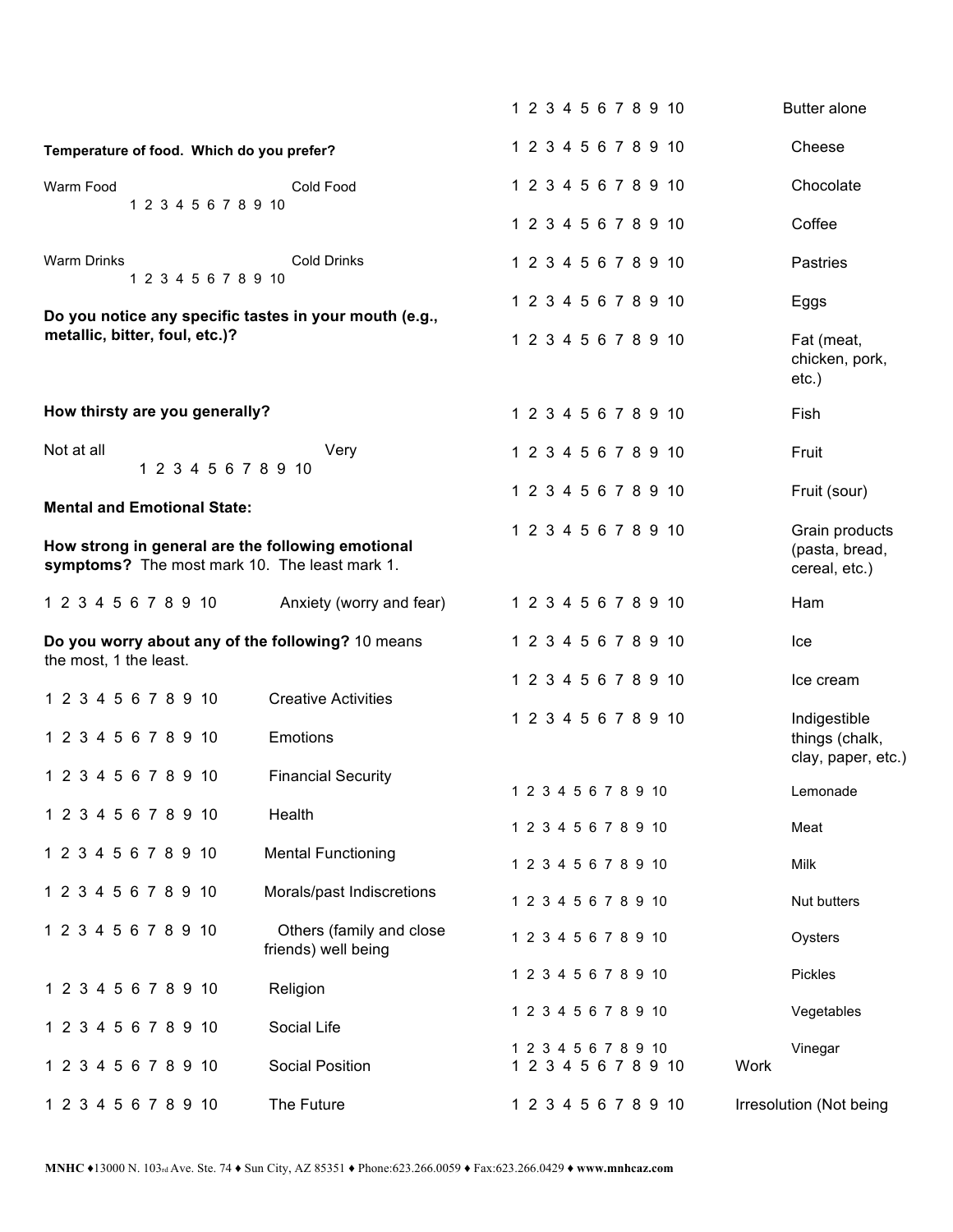| a decision)                                                     | able to decide or stick to                 | people or in company?                | Social/Antisocial. In regard to being with other      |
|-----------------------------------------------------------------|--------------------------------------------|--------------------------------------|-------------------------------------------------------|
| 1 2 3 4 5 6 7 8 9 10                                            | Capriciousness<br>(Willfulness, changeable | Aversion<br>1 2 3 4 5 6 7 8 9 10     | Desire for                                            |
| and erratic desires that<br>are difficult to satisfy)           |                                            |                                      |                                                       |
| 1 2 3 4 5 6 7 8 9 10                                            | Selfishness                                |                                      |                                                       |
| Frightened Easily <b>Never Afraid</b><br>1 2 3 4 5 6 7 8 9 10   |                                            |                                      |                                                       |
| Answer as honestly as you can about your<br>personality traits. |                                            | feelings about the following issues. | Circle the expression that best describes your        |
|                                                                 |                                            |                                      | <b>Significant past emotionally traumatic events:</b> |
| Stingy<br>1 2 3 4 5 6 7 8 9 10                                  | Overly generous                            |                                      | <b>Resolved Grief</b>                                 |
|                                                                 |                                            |                                      | Dwells on Past                                        |
| <b>Thrifty</b>                                                  | Extravagant                                |                                      | Inconsolable                                          |
| 1 2 3 4 5 6 7 8 9 10                                            |                                            |                                      | Remorse                                               |
| Hurried, impatient                                              | Slow                                       |                                      | Guilt                                                 |
| 1 2 3 4 5 6 7 8 9 10                                            |                                            | Feeling towards people close to you: |                                                       |
| Messy                                                           | Fastidious                                 |                                      | Loving                                                |
| 1 2 3 4 5 6 7 8 9 10                                            |                                            |                                      | Affectionate                                          |
| Calm                                                            | Restlessness                               |                                      | Indifferent<br>Resentment                             |
| 1 2 3 4 5 6 7 8 9 10                                            |                                            |                                      | Hatred                                                |
| Indolence (Lazy)<br>1 2 3 4 5 6 7 8 9 10                        | Always busy                                | Feeling toward disease/condition:    |                                                       |
|                                                                 |                                            |                                      | Optimistic                                            |
| Shyness/Timid/Bashful<br>1 2 3 4 5 6 7 8 9 10                   | Outgoing                                   |                                      | Doubtful of recovery<br>Discouraged                   |
|                                                                 |                                            |                                      | Fearful                                               |
| Anger                                                           | <b>Mildness</b>                            |                                      | Despair of recovery                                   |
| 1 2 3 4 5 6 7 8 9 10                                            |                                            |                                      |                                                       |
| Lack of moral sense                                             |                                            | <b>Feeling toward life</b>           |                                                       |
| 1 2 3 4 5 6 7 8 9 10                                            | Guilty                                     |                                      | Love life                                             |
|                                                                 |                                            |                                      | Indifferent                                           |
| No Religious feeling Thighly Religious Feeling                  |                                            |                                      | <b>Bored</b>                                          |
| 1 2 3 4 5 6 7 8 9 10                                            |                                            |                                      | Weary of life                                         |
| Obstinate (stubborn) Yielding                                   |                                            |                                      | Loathing of life<br>Desires death                     |
| 1 2 3 4 5 6 7 8 9 10                                            |                                            |                                      | Suicidal thoughts                                     |
|                                                                 |                                            |                                      | Suicidal disposition                                  |
| Heedless/Reckless<br>1 2 3 4 5 6 7 8 9 10                       | Cowardice                                  |                                      |                                                       |
|                                                                 |                                            |                                      |                                                       |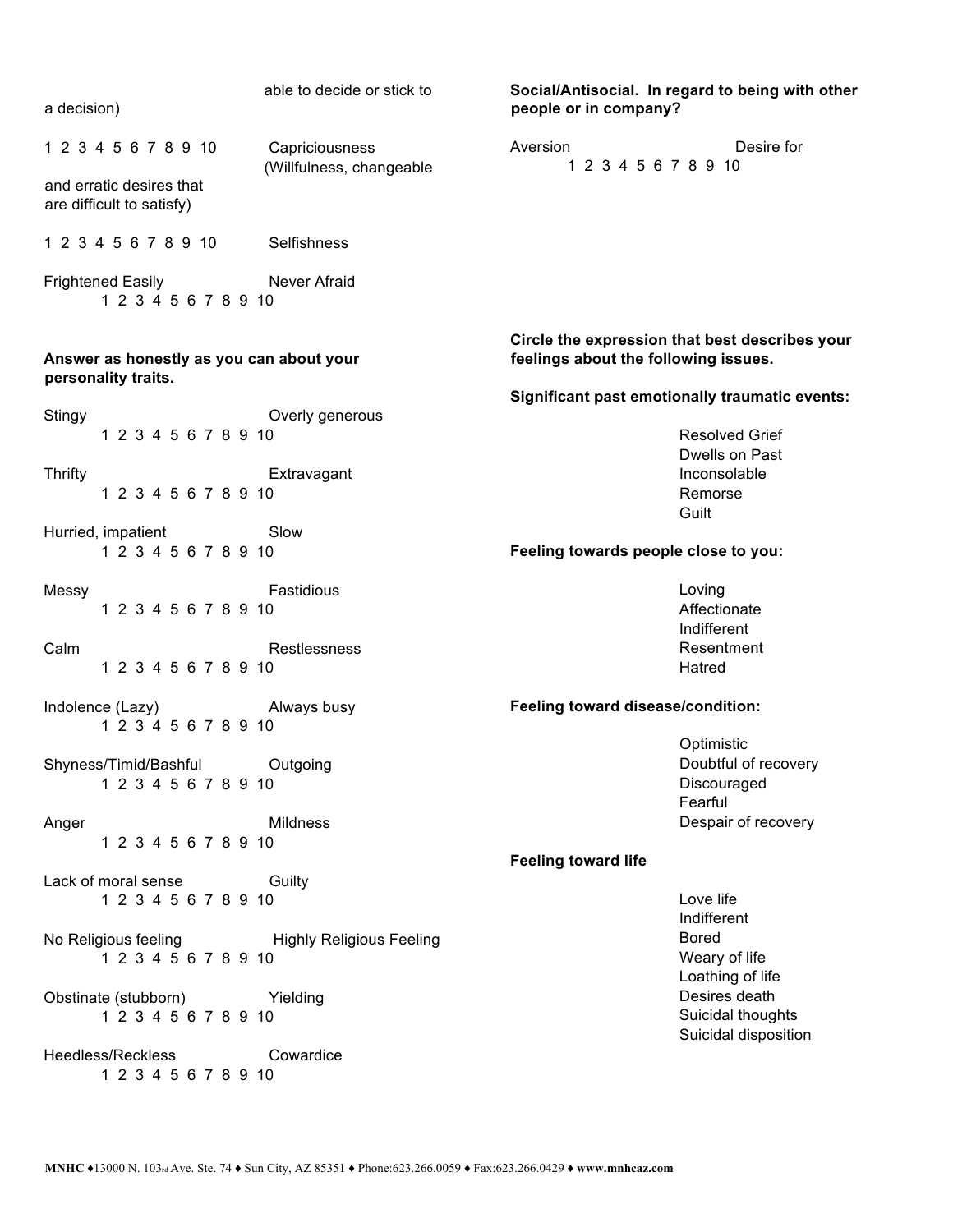| Feeling toward spouse/lover:                                             |                    | How often do you experience clairvoyance? |                                            |  |                                                    |                                  |  |  |
|--------------------------------------------------------------------------|--------------------|-------------------------------------------|--------------------------------------------|--|----------------------------------------------------|----------------------------------|--|--|
| Loving<br>Affectionate                                                   | Dissatisfaction    | Never<br>Often<br>1 2 3 4 5 6 7 8 9 10    |                                            |  |                                                    |                                  |  |  |
|                                                                          | Disappointed       | How is your level of self-confidence?     |                                            |  |                                                    |                                  |  |  |
| Indifferent<br>Resentment<br>Hatred                                      |                    |                                           | Lack of confidence<br>1 2 3 4 5 6 7 8 9 10 |  |                                                    | Pride/Haughty                    |  |  |
| How much do you have the following symptoms? 10<br>a lot, 1 hardly ever. |                    | How impulsive are you?                    |                                            |  |                                                    |                                  |  |  |
| 1 2 3 4 5 6 7 8 9 10                                                     | Irritability       | Never                                     | 1 2 3 4 5 6 7 8 9 10                       |  | Often                                              |                                  |  |  |
| 1 2 3 4 5 6 7 8 9 10                                                     | Jealousy           |                                           |                                            |  |                                                    |                                  |  |  |
| 1 2 3 4 5 6 7 8 9 10                                                     | Mood               | very afraid.                              |                                            |  | How afraid are you of the following? 1, never. 10, |                                  |  |  |
|                                                                          |                    |                                           | 1 2 3 4 5 6 7 8 9 10                       |  |                                                    | Animals                          |  |  |
| <b>Alternating Moods</b><br>1 2 3 4 5 6 7 8 9 10                         | Even Moods         |                                           | 1 2 3 4 5 6 7 8 9 10                       |  |                                                    | Being alone                      |  |  |
| Circle which best expresses your general mood.                           |                    |                                           | 1 2 3 4 5 6 7 8 9 10                       |  |                                                    | Death                            |  |  |
| Morose<br>Sad                                                            |                    |                                           | 1 2 3 4 5 6 7 8 9 10                       |  |                                                    | <b>Relative's Death</b>          |  |  |
| Excitement<br>Exhilaration                                               | Apathy/Indifferent |                                           | 1 2 3 4 5 6 7 8 9 10                       |  |                                                    | Impending<br><b>Disease</b>      |  |  |
| How do you experience sympathy or consolation?                           |                    |                                           | 1 2 3 4 5 6 7 8 9 10                       |  |                                                    | Downward<br>Motion               |  |  |
| Like<br>1 2 3 4 5 6 7 8 9 10                                             | <b>Dislike</b>     |                                           | 1 2 3 4 5 6 7 8 9 10                       |  |                                                    | Evil                             |  |  |
|                                                                          | Worse from         |                                           | 1 2 3 4 5 6 7 8 9 10                       |  |                                                    | Failure                          |  |  |
| Better from<br>1 2 3 4 5 6 7 8 9 10                                      |                    |                                           | 1 2 3 4 5 6 7 8 9 10                       |  |                                                    | Falling                          |  |  |
| How talkative are you in general?                                        |                    |                                           | 1 2 3 4 5 6 7 8 9 10                       |  |                                                    | Ghosts                           |  |  |
| Aversion to talking<br>1 2 3 4 5 6 7 8 9 10                              | Talkative          |                                           | 1 2 3 4 5 6 7 8 9 10                       |  |                                                    | Heights                          |  |  |
| Not trusting                                                             | Trusting           |                                           | 1 2 3 4 5 6 7 8 9 10                       |  |                                                    | Insanity                         |  |  |
| 1 2 3 4 5 6 7 8 9 10                                                     |                    |                                           | 1 2 3 4 5 6 7 8 9 10                       |  |                                                    | Misfortune (bad<br>$ uck\rangle$ |  |  |
| Gullible<br>1 2 3 4 5 6 7 8 9 10                                         | Suspicious         |                                           | 1 2 3 4 5 6 7 8 9 10                       |  |                                                    | Of a Crowd                       |  |  |
| How often and easily do you weep?                                        |                    |                                           | 1 2 3 4 5 6 7 8 9 10                       |  |                                                    | People                           |  |  |
| Never<br>1 2 3 4 5 6 7 8 9 10                                            | Often              |                                           | 1 2 3 4 5 6 7 8 9 10                       |  |                                                    | Robbers/<br>Intruders            |  |  |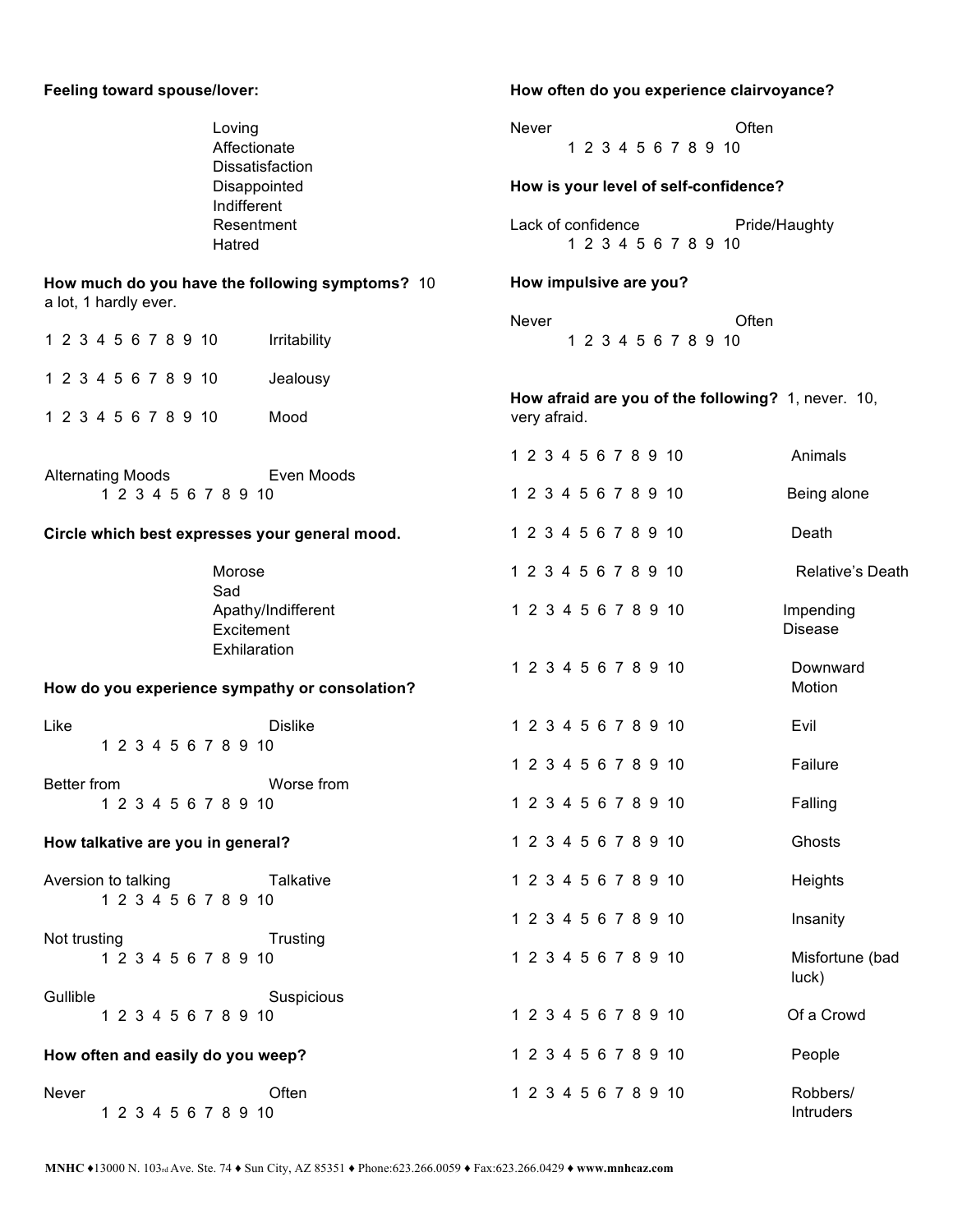| 1 2 3 4 5 6 7 8 9 10                                                       | <b>Snakes</b>                               | How sensitive are you to any of the following?                     |                            |  |  |  |  |
|----------------------------------------------------------------------------|---------------------------------------------|--------------------------------------------------------------------|----------------------------|--|--|--|--|
| 1 2 3 4 5 6 7 8 9 10                                                       | Spiders                                     | 1 2 3 4 5 6 7 8 9 10                                               | <b>Beauty</b>              |  |  |  |  |
| 1 2 3 4 5 6 7 8 9 10                                                       | <b>Strangers</b>                            | 1 2 3 4 5 6 7 8 9 10                                               | Criticism                  |  |  |  |  |
| 1 2 3 4 5 6 7 8 9 10                                                       | Having a Stroke                             | 1 2 3 4 5 6 7 8 9 10                                               | <b>Cruel Stories</b>       |  |  |  |  |
| 1 2 3 4 5 6 7 8 9 10                                                       | That something<br>will happen               | 1 2 3 4 5 6 7 8 9 10<br>things                                     | Frightening                |  |  |  |  |
| 1 2 3 4 5 6 7 8 9 10                                                       | <b>Darkness</b>                             | 1 2 3 4 5 6 7 8 9 10                                               | Being made fun<br>0f       |  |  |  |  |
| 1 2 3 4 5 6 7 8 9 10                                                       | Thunderstorms                               |                                                                    |                            |  |  |  |  |
| 1 2 3 4 5 6 7 8 9 10                                                       | Water                                       | 1 2 3 4 5 6 7 8 9 10                                               | Music                      |  |  |  |  |
| 1 2 3 4 5 6 7 8 9 10                                                       | Wind                                        | 1 2 3 4 5 6 7 8 9 10                                               | Reprimand                  |  |  |  |  |
|                                                                            |                                             | 1 2 3 4 5 6 7 8 9 10                                               | Rudeness                   |  |  |  |  |
| Are you forgetful of any of the following?<br>$(1$ not at all, $10$ a lot) |                                             | 1 2 3 4 5 6 7 8 9 10                                               | The suffering of<br>others |  |  |  |  |
| 1 2 3 4 5 6 7 8 9 10                                                       | <b>Dates</b>                                |                                                                    |                            |  |  |  |  |
| 1 2 3 4 5 6 7 8 9 10                                                       | Names                                       | How do you handle conflict usually?                                |                            |  |  |  |  |
| 1 2 3 4 5 6 7 8 9 10                                                       | <b>Numbers</b>                              | Quarrelsome<br>Yielding<br>1 2 3 4 5 6 7 8 9 10                    |                            |  |  |  |  |
| 1 2 3 4 5 6 7 8 9 10                                                       | Of what<br>someone else<br>just said to you |                                                                    |                            |  |  |  |  |
| 1 2 3 4 5 6 7 8 9 10                                                       | Of what you just                            | How are you in regard to authority?                                |                            |  |  |  |  |
|                                                                            | said                                        | Bossy/Dictatorial<br>Yielding/Fawning                              |                            |  |  |  |  |
| 1 2 3 4 5 6 7 8 9 10                                                       | Of words                                    | 2 3 4 5 6 7 8 9 10<br>1                                            |                            |  |  |  |  |
|                                                                            |                                             | How critical are you of others?                                    |                            |  |  |  |  |
|                                                                            |                                             | All the Time<br>Not at All                                         |                            |  |  |  |  |
| How often do you make mistakes with the following?                         |                                             | 1 2 3 4 5 6 7 8 9 10                                               |                            |  |  |  |  |
| 1 2 3 4 5 6 7 8 9 10                                                       | <b>Numbers</b>                              | How critical are you of yourself?                                  |                            |  |  |  |  |
| 1 2 3 4 5 6 7 8 9 10                                                       | Words (reading)                             | Not at All<br>All the Time<br>1 2 3 4 5 6 7 8 9 10                 |                            |  |  |  |  |
| 1 2 3 4 5 6 7 8 9 10                                                       | Words<br>(speaking)                         | How often do you reproach (find fault, scold, or<br>blame) others? |                            |  |  |  |  |
| 1 2 3 4 5 6 7 8 9 10                                                       | Words (writing)                             | Not at All<br>All the Time<br>1 2 3 4 5 6 7 8 9 10                 |                            |  |  |  |  |